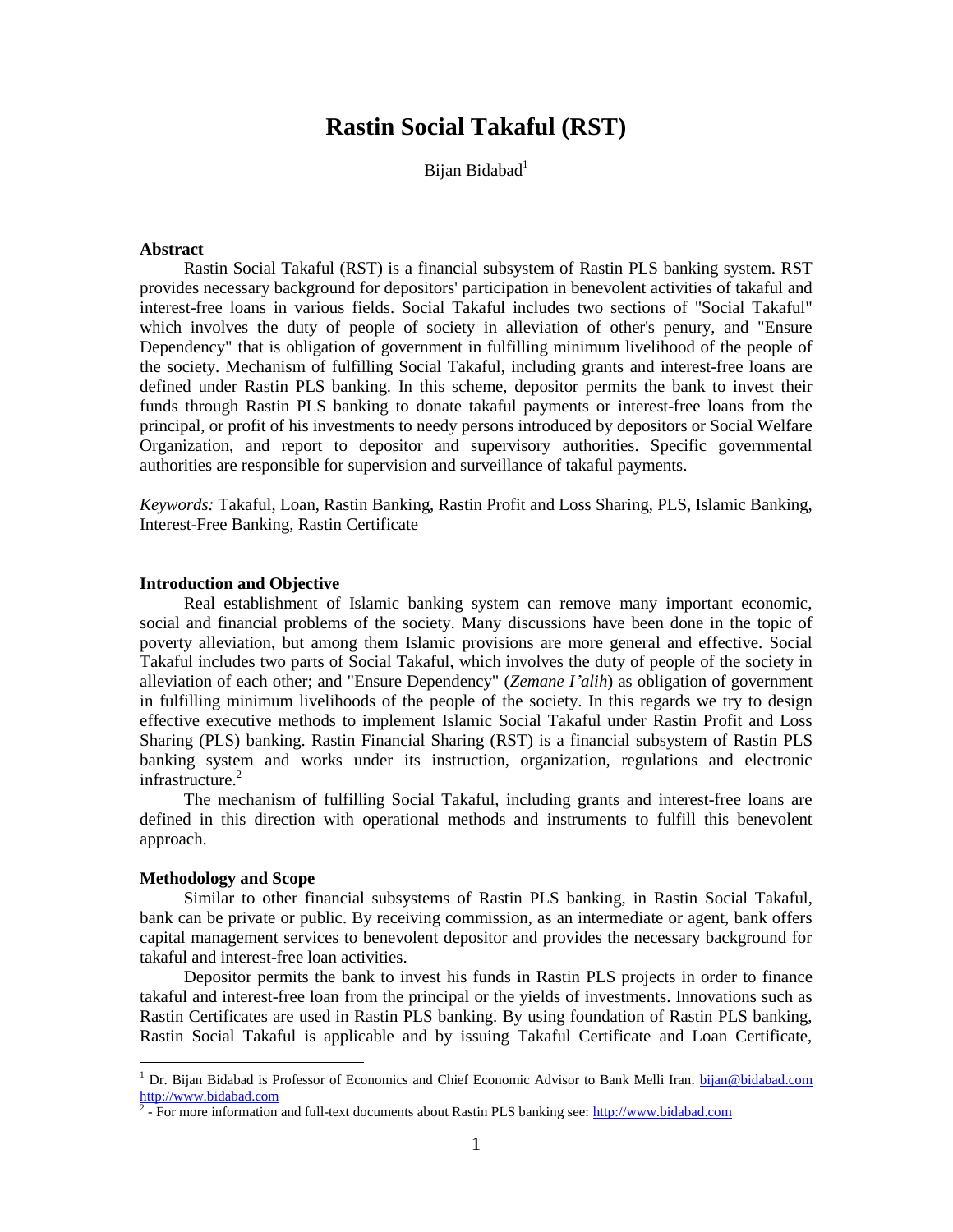Takaful payments and interest-free loan are implemented according to instructions.

#### **Rastin Social Takaful**

 $\overline{a}$ 

Rastin Social Takaful is based upon two principles of unity, and association in risk. This approach of financial support, which is quite similar to prevailing insurance at present time, flourished in Islamic and other countries since three decades ago. At present time, this approach has assigned a new global market to itself. There are various definitions for takaful with similar conceptual meaning. Takaful meaning considered mostly in Islamic countries has an insurance viewpoint, but the meaning we consider here has the guardianship or deputy viewpoint.

Alvan<sup>3</sup> defines Social Takaful as backing up and bailing each other in the society, personally or collectively, by affirmative operational guidelines (like patronage of orphan) or privative (such as prohibition of *Riba*) with motivation of inner sense and conscience originated from Islamic beliefs to protect human beings to live in the society under the shelter and patronage of the society. In this direction, the society assists the man in a way that all people help each other to establish a superior society and eliminate losses and harms from the members. On the other hand, from Islamic point of view, Social Takaful means support, patronage and bailment of people of a society by themselves.

In Rastin Social Takaful, benevolent depositors (private or public) can deposit their funds under Rastin PLS banking regulations for public charity activities so that the depositor allows the bank to use the principal or the profit of his specific deposits to help the poor people and their family. In addition to depositors, all people, organizations, religious authorities, institutes, religious centers, government, government institutes and affiliated organizations, non-government organizations (NGOs), can help the people through Social Takaful by allocating their own funds. They can allocate all their resources such as targeted subsidies, ransom (*Kaffareh*), alms (*Sadaqah*), tithes (*Zakat*), one-fifth (*Khoms*), charity (*Infaq*), consecration (*Waqf*), will of dead person (*Wasiat*), blood money of killed person (*Diyeh*), trophy (*Qanimah*), vows (*Nazr*), sacrifice (*Qorbani/Fadiyah*), tribute (*Kharaj*), inheritance with no inheritor, pol tax (*Jaziyah*), properties with no owner, government owned mines and treasury (*Anfal*), benevolence (*Khair*), financial fine of convicted, confiscated illegal properties, smuggling yield, received usury (*Riba*) and similar sources through RST.

Funds owners (depositors) can ask the bank to allocate their funds or returns of their funds to predetermined persons, group of persons or those introduced by Social Welfare Organization. Bank is obliged to facilitate this procedure, and report the details of its payments to depositors annually. The provided information should be in detail and make it possible for case by case inspection of the payments by fund provider.

Charity and protective organizations can have private or public legal personalities. The central bank with help of Social Welfare Organization and consecration organizations will compile the operational regulations and pass it through relevant authorities. Consecration and Charity Organizations will provide the supplementary rules for financial consecration (tangible or in-tangible) assets subject to Rastin Social Takaful subsystem and pass it through relevant authorities. People can deposit their funds at banks for takaful activities according to these rules and regulations. Social Welfare Organization will be obliged to compile the operational procedures of recognition, supporting shelter, payment and supervision of the payments of Social Takaful and Ensure Dependency by consulting central bank and passing it through relevant authorities.

Feeble and incapable people who cannot afford their necessary needs and all people who deserve to receive alms (*Sadaqah*), ransom (*Kaffareh*) and tithes (*Zakat*) is the subject of this donation.

Safeguarding the minimum needs through Rastin Social Takaful insurance includes the

<sup>3</sup> Alvan, Naseh, (1409 Lunar Hijri), Al takaful Al ijtemaee fi Islam, Dar Alsalam publications.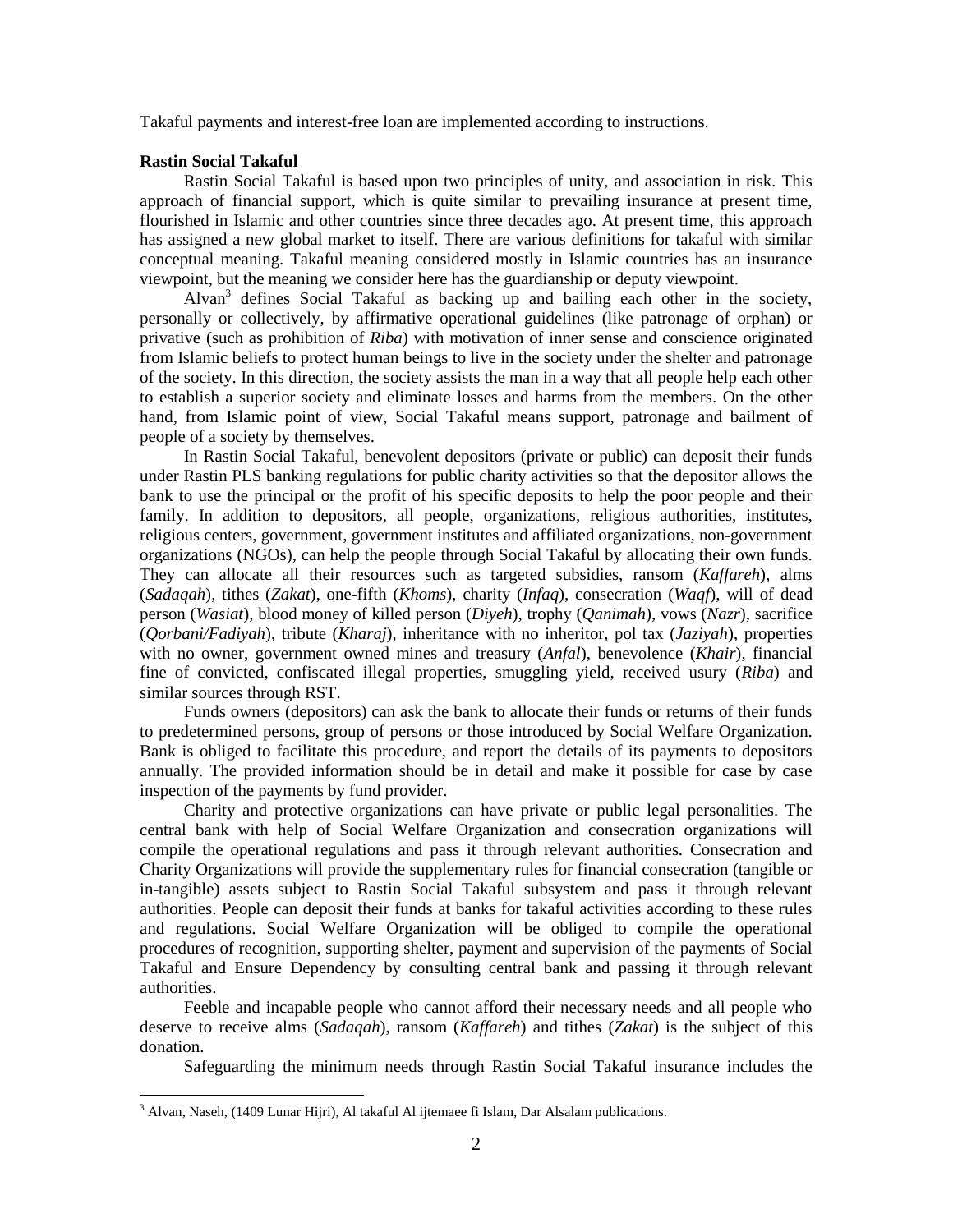following subjects<sup>4</sup>:

- 1. Financial insurance: is used to finance needy people including bankrupts.
- 2. Dwelling insurance: everybody has to have dwelling and dwelling insurance is to provide the minimum dwelling for everyone in the society. Financial help for home repair is also included in this insurance.
- 3. Marriage insurance: providing necessary conditions for marriage and removing marriage barriers in the society.
- 4. Job insurance: everybody has the right to have a job and job insurance will provide job for the unemployed people. In contrary to unemployment insurance, which gives financial support, job insurance provides job.
- 5. Education insurance: anybody who wants education or training should have the suitable possibilities.
- 6. Medicare insurance: all members of the society should have medical care insurance when they become sick and this is the duty for this insurance to care them.
- 7. Nursing insurance: all disabled persons are under the coverage of this insurance to receive nursing care.
- 8. Incident insurance: all people deserve to have this kind of insurance against natural and unnatural incidents.
- 9. Food insurance: food insurance is the nutritional shelter of the society; so that no one is to be left hungry. According to this insurance, minimum foods should be accessible for everybody.
- 10. Right advocacy insurance: whenever the right of a person is overwhelmed or oppressed, he must have the protection of prosecuting attorney.
- 11. Attorney insurance: helping people to achieve their rights is the task of this insurance.
- 12. Orphan insurance: providing living conditions for orphans and underage with no guardian and protecting their rights are the task of this insurance.
- 13. Retirement and disability insurance: elderlies who cannot work permanently or temporarily because of ageing, handicap or illness are covered by this insurance.
- 14. Wardship insurance: patronage of people with no guardian, elderlies, widowed, incapable, insane and thereof are covered by this insurance.
- 15. Adjutancy insurance: resolving problems of disabled people in all social affairs is the responsibility of this insurance.
- 16. Cultural insurance: helping disabled people in preserving their good traditions and manners is the task of this insurance.
- 17. Clothing insurance: nakedness is not admissible for anyone and providing minimum needed clothing of all needy people is the task of this insurance.

Social Welfare Organization, charity institutions and protective organizations cannot obtain the principal and profits of deposits directly and are obliged to issue draft and money order to bank to pay the needy people or their family. These organizations and banks are not allowed to hand out aid payments in a way (such as publishing the aids in their websites) which affects the prestige of the poor; while they are obliged to present separate annual report to the President, Central Bank, Public Inspection Organization, Steering Council of Social Welfare Organization and Supreme Council of Consecration. The Central Bank and Public Inspection Organization have to review and report the condition of activities of the banks, charity and supportive

 $4 - \text{See:}$ 

<sup>•</sup> Bidabad, Bijan, Economic-Juristic Analysis of Obligatory Insurance, 2010. <http://www.bidabad.com/doc/bimeh-ejbari.pdf>

<sup>•</sup> Bidabad, Bijan, Economic-Juristic Analysis of Social Security Insurances, 2010. <http://www.bidabad.com/doc/bimeh-tamini.pdf>

<sup>•</sup> Bidabad, Bijan, Religious-economic analysis of insurance and characteristics of Islamic government. Monetary and Banking Research Academy, Central Bank of Iran, 2003. <http://www.bidabad.com/doc/bimeh.pdf>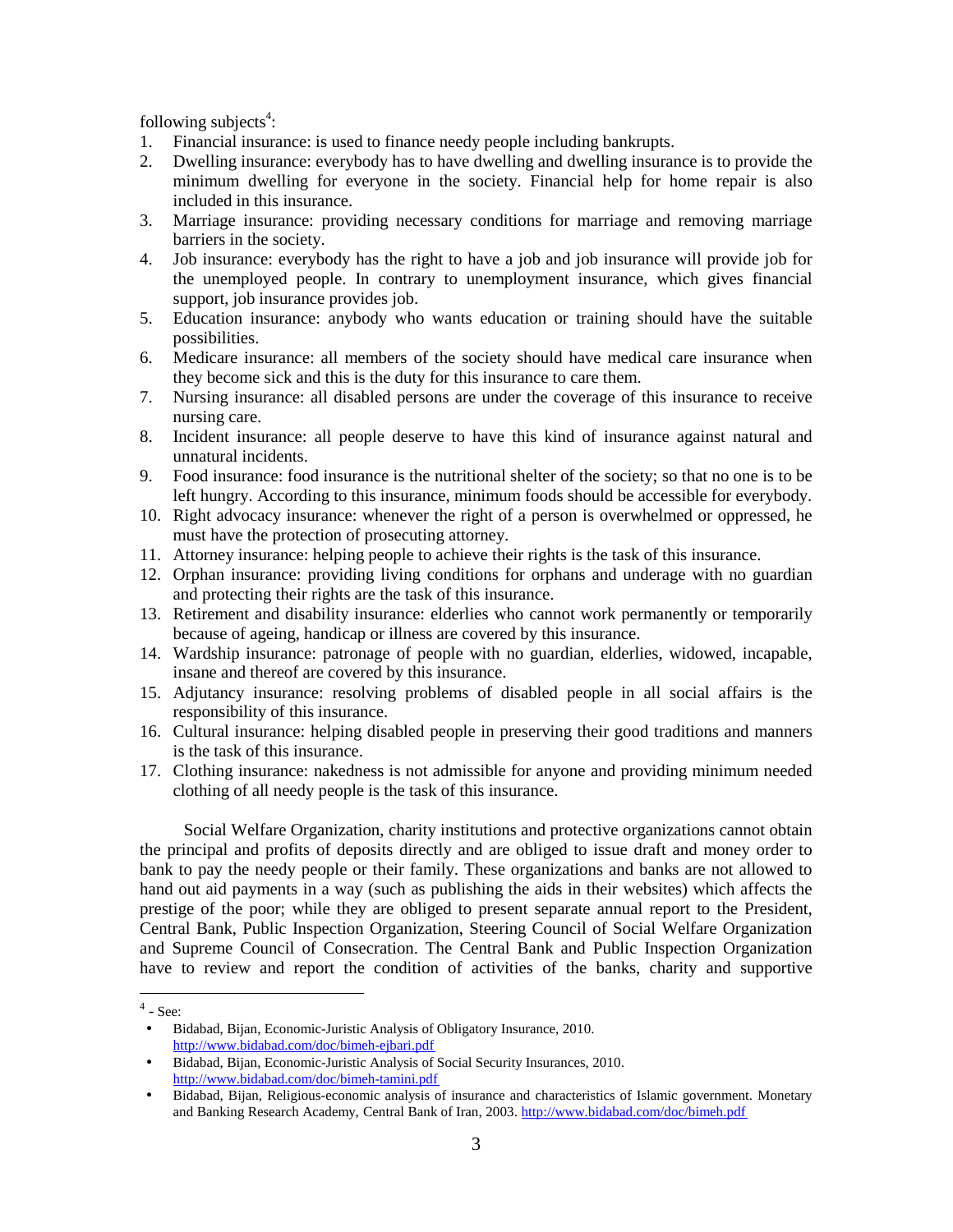organizations to the president and in case of abjuration or breach, should take legal action. For rendering services, bank can receive assessment and supervision fees only, and is not allowed to ask for profit.

Humanitarian and governmental supports and other allocated funds to supportive institutions can be collected in takaful account at the bank. Bank also collects deposits from his clients and supportive institutions or depositors for investing their funds. Bank works according to intermediary (*Muvasitah*) contract for his clients. Bank will use the funds in PLS projects and the profit of the activity belongs to takaful account. In this system, bank should observe client's benefits and expedience in PLS investment activities. The returns of benevolent deposits are saved into bank accounts and the benevolent person or institution will issue the payment order and the bank is obliged to pay the order amount to the needy persons. Since receipts and payments of money in the Rastin Social Takaful is carried out by bank under the supervision of trustee and supportive institutions, therefore, the efficiency of charity institutions will considerably increase and corruption will notably decrease.

## **Rastin Social Takaful Operations**

- 1- Two kinds of activities are performed in Rastin Social Takaful subsystem. The first is the payments of depositors for takaful activities from the principal or return of invested funds to be paid to the needy people within the framework of Rastin Social Takaful subsystem. The second group is the payments of depositors for loan facilities in which the principal, return or both are paid as loan to needy people and the principal should be returned to depositor at maturity.
- 2- The following cases are considered in takaful operations:
	- a) Depositor agrees to pay his fund to needy people as grant without investing his fund in investment projects.
	- b) Depositor agrees to pay his fund to needy people periodically as grant without investing his fund in investment projects.
	- c) Depositor agrees to pay return of his fund to needy people as grant after investing his fund in investment projects.
	- d) Depositor agrees to pay returns of his fund to needy people periodically as grant after investing his fund in investment projects.
	- e) Depositor agrees to pay principal and returns of his fund to needy people as grant after investing his fund in investment projects.
	- f) Depositor agrees to pay principal and returns of his fund to needy people periodically as grant after investing his fund in investment projects.
- 3- The following cases are considered in loan operations:
	- g) Depositor agrees to pay his fund to needy people as loan without investing his fund in investment projects.
	- h) Depositor agrees to pay returns of his fund to needy people as loan after investing his fund in investment projects.
	- i) Depositor agrees to pay principal and returns of his fund to needy people as loan after investing his fund in investment projects.
- 4- Bank will issue Takaful Certificate for takaful depositing and Loan Certificate for depositing with the aim extending loan to needy people.
- 5- Needy people under takaful coverage who cannot afford their living includes: individuals and families of needy, poor, indigent, helpless, tired out, poverty stricken families, ill, blind, disabled, handicap, mad, retarded, mentally sick, insane, paralytic, elderly, without guardian, homeless, captive, imprisoned, exiled, waif, orphan (without father or without mother), deserted child, child without guardian (permanently or temporarily), under debt, detriment, force majeure and forcible affected, unintentionally punished or those who are condemned and cannot pay the fine (or blood money), those who have no livelihood, no guardian family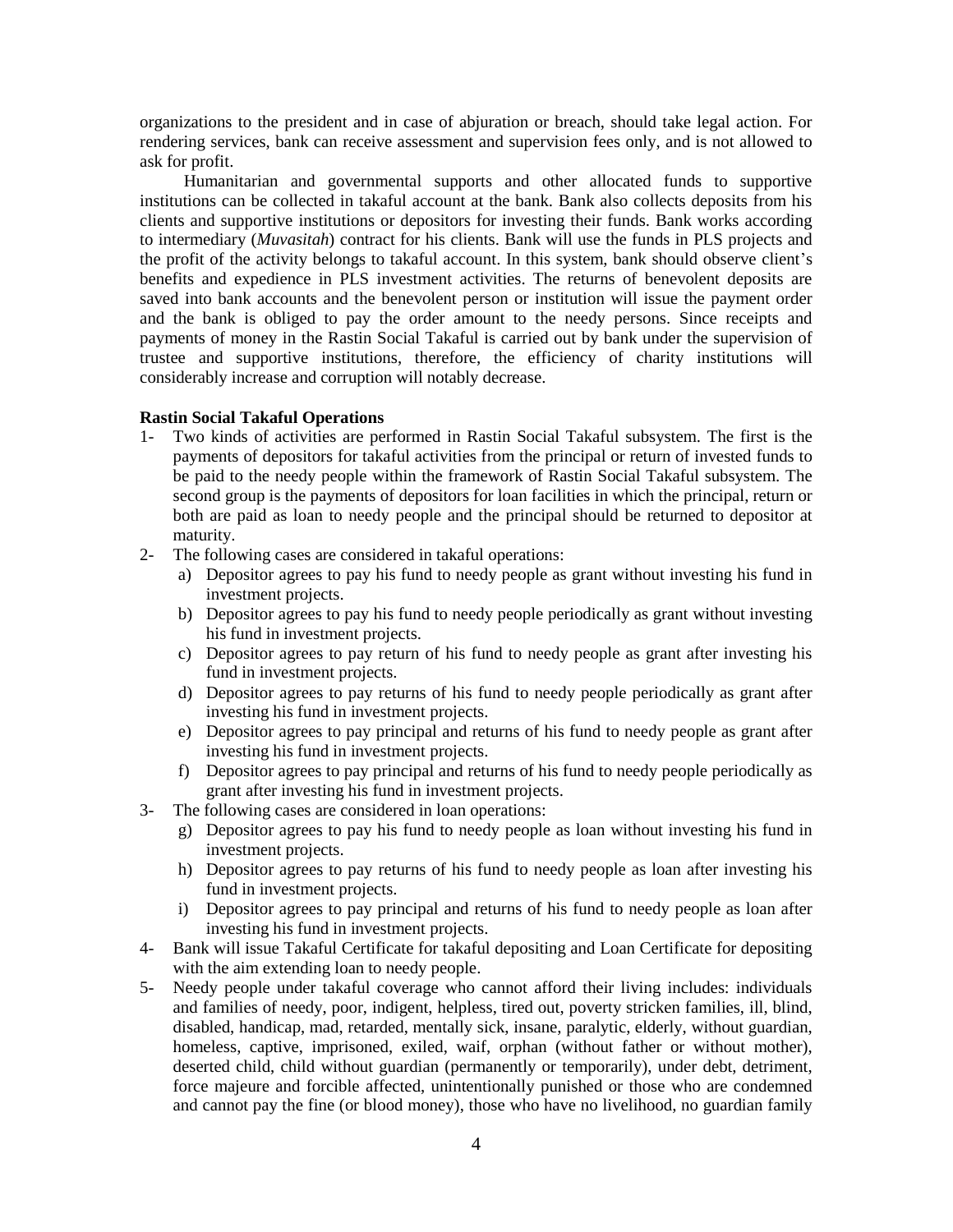or with women guardians (divorced, separated, or with a dead, missing, exiled, imprisoned, soldier, fugitive, insane husband) and similar cases and all those who deserve alms, tithes, guilt compensation and charitable fund.

- 6- Peoples who deserve Rastin Social Takaful loan are those who cannot afford marriage, trousseau, illness, home repair, education costs or rural housing and other similar.
- 7- All real persons and legal entities, government, government affiliated institutes, charity institutions and non-governmental organizations (NGOs) can deposit their funds under the subsystem of Rastin Social Takaful for takaful and loan.
- 8- Minimum and maximum limits for the amounts of payments are determined by Central Bank with consulting Social Welfare Organization. Payments for takaful, loan, installments, also debt payment period cannot exceed the minimum and maximum limits determined by central bank for each person.
- 9- Rastin Social Takaful payments are tax-free for all parties including depositor (benevolent), bank and needy.
- 10- Entrepreneur can introduce his investment project for Rastin Social Takaful to bank. The profit of the investment project will be delivered to deserved needy people thereof. In this case, the project will be tax-exempted.
- 11- Depositor can introduce needy persons or group of persons to bank for receiving takaful and loan payments and bank is obliged to pay to the nominated persons.
- 12- If depositor did not introduce needy person, bank will pay to nominated people by Social Welfare Organization.
- 13- Bank has to report the received and paid amounts of money in takaful activities to depositor and supervisory institutions.
- 14- If the agreement was made to allocate depositor's fund in PLS investment projects, then the activities will be according to Rastin PLS banking regulations and entrepreneur and project proposal will be assessed and supervised in every step from the start to end as other projects.
- 15- Bank can only receive commission for takaful activities for handling and covering his management, assessment and supervision expenditures, and cannot receive cited profit in Rastin PLS banking instructions.
- 16- Depositor can transact Rastin Social Takaful Certificates in Rastin Certificate Market or transfer them to others.
- 17- Operational activities of Rastin Social Takaful will be carried out according to the signed contract between depositor and bank. Trustee unit supervises the operating department performances and prepares necessary reports for upstream inspection and surveillance.
- 18- The operations of Rastin Social Takaful follow the general regulations and instructions of Rastin PLS banking.
- 19- Bank is allowed to invest deposited funds in the assessed and approved projects by assessment unit of the bank.
- 20- Bank has to keep the money obtained from Rastin Social Takaful in separate accounts and is not allowed to use it for other cases except for what has been mentioned above.
- 21- In extending loan to needy people as subject of Rastin Social Takaful loans, bank has to obtain sufficient collateral and guarantee from the borrower.
- 22- Regarding the concepts, procedures and instructions of implementing Rastin Social Takaful, and the defined tasks of bank, depositor and entrepreneur, structure and organization<sup>5</sup> and functions are as explained in Rastin PLS banking.
- 23- Rastin Social Takaful generally conforms to Rastin PLS banking instructions<sup>6</sup>, except to

 $\overline{a}$ 

<sup>&</sup>lt;sup>5</sup>- Bidabad, Bijan, M. Safarzadeh and J. Aghabeigi, Organization of Profit and Loss Sharing (PLS) Banking in Bank Melli Iran. Bank Meli Iran, 2011. <http://www.bidabad.com/doc/PLS-organization.pdf>

<sup>6</sup> See: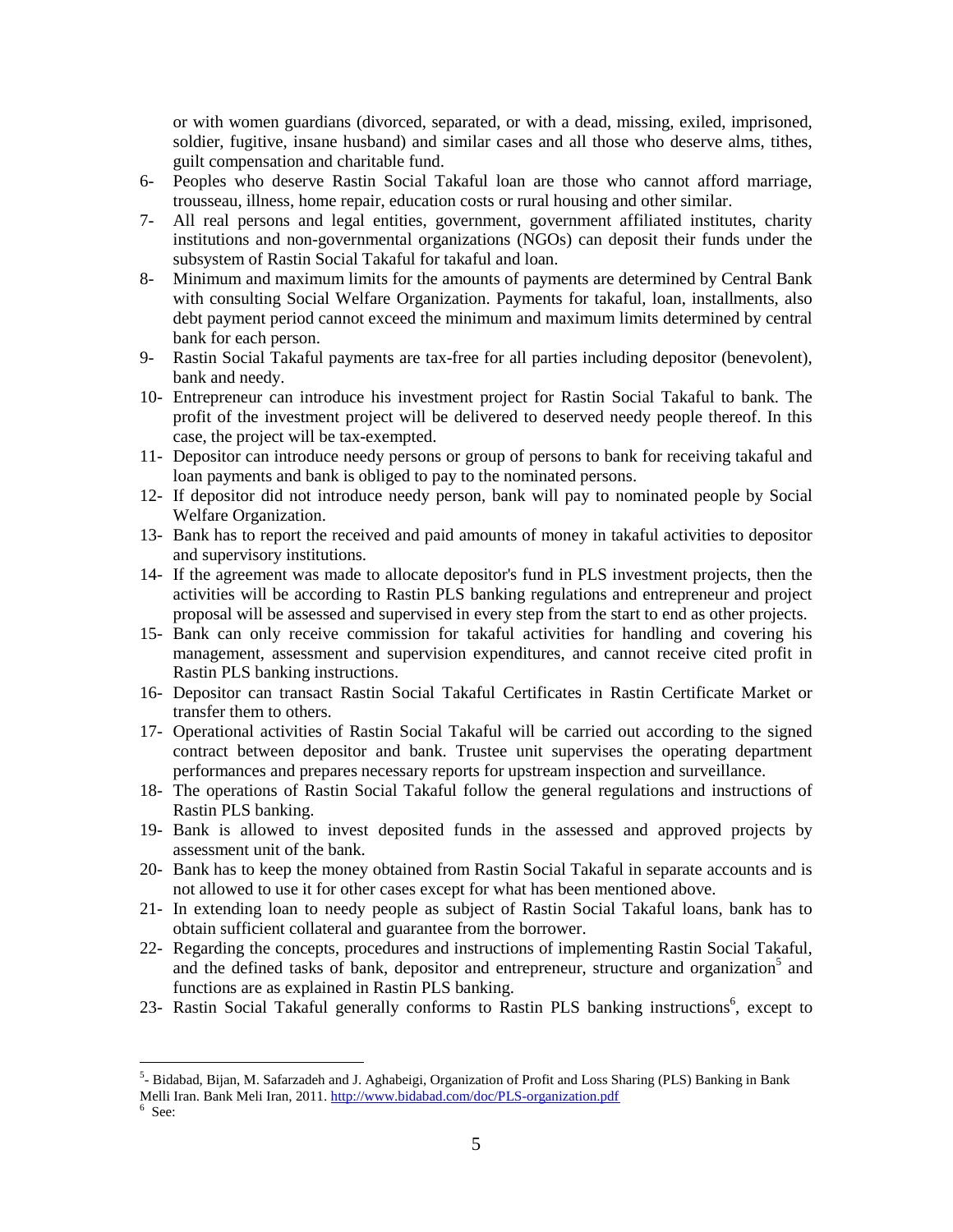explicated notes.

### **Takaful and Loan Certificates**

New financial innovations of Takaful Certificate and Loan Certificate are used in Rastin Social Takaful subsystem. By using Rastin PLS banking infrastructure, the Rastin Social Takaful scheme is applicable and by issuing Takaful and Loan Certificates, this scheme can run.

Takaful Certificate is a bearer document with a defined face value and term which is issued by Rastin PLS bank branch. The owners of these certificates give the choice to PLS bank to use their deposits for granting to needy people for a specific period and report his activities to depositor and supervisory authorities.

Loan Certificate is a bearer document with a defined face value and term that is issued by Rastin PLS bank. The owners of these certificates give the choice to bank to use their deposits for extending interest-free loans to needy people for a specific period, and return the principal money back to depositor after that period and report his activity to depositor and supervisory authorities.

These negotiable certificates are issued at bank's website. The owners of these certificates can negotiate them in Rastin Certificate Market of the bank on internet and put an end to their godly charity work whenever they need their funds back. These certificates are negotiable to let the depositor deviate his funds from benevolent activity when he wants. In order to start large takaful activities that need large amount of funds, government and supportive organizations and people can finance large investment projects by themselves and then, by supplying Takaful and Loan Certificates to public, call for their partial participation in Rastin Social Takaful.

### **References**

1

- Alvan, Naseh, (1409 Lunar Hijri), Al takaful Al ijtemaee fi Islam, Dar Alsalam publications.
- Bidabad, Bijan, Jina Aghabeigi, Mahasti Naeemi, Azarang Amirostovar, Saeed Salehian, Saeed Nafisi Saraee, Alireza Mehdizadeh Chelehbari, Hojattollah Ghasemi Sayghalsaraee, Bijan Hossainpour, Saeed Sheikhani, Mahmoud Allahyarifard, Mohammad Safaeepour, Nadia Khalili Velaee. Detailed design of Profit and Loss Sharing (PLS) banking. Office of Research and Planning, Bank Melli Iran. 2008, Tehran. <http://www.bidabad.com/doc/detailed-pls.pdf>
- Bidabad, Bijan, J. Aqabeigi, A. Amirostovar, A. Hezaveh, A. Shafiei, S. Nafisi Zobdehsaraei, A. Mehdizadeh, A. Hayatdavoodi, B. Hussainpour, S.A. Hussaini, A. Shali, M. Kashefi, M. Allahyarifard, M. Safaeipour, A. Kosari, B. Einollahzadeh, M. Naeimi, N. Khalilivelaei, Shakeri. Detailed design of Modarebah Financial Sharing (MFS), a subsystem of Rastin Profit and Loss Sharing (PLS) banking. Bank Melli Iran, Tehran, 2010. <http://www.bidabad.com/doc/detailed-mfs.pdf>

- Bidabad, Bijan, et. al. Detailed design of *Joalah* Financial Sharing (JFS), a subsystem of Rastin Profit and Loss Sharing (PLS) banking. Bank Melli Iran, Tehran, 2010. http://www.bidabad.com/doc/detailed-jfs.pdf
- Bidabad, Bijan, Detailed design of Installment Financial Sharing (IFS), a subsystem of Rastin Profit and Loss Sharing (PLS) banking. Bank Melli Iran, Tehran, 2011. <http://www.bidabad.com/doc/detailed-ifs.pdf>
- Bidabad, Bijan, Detailed design of Rent Financial Sharing (RFS), a subsystem of Rastin Profit and Loss Sharing (PLS) banking. Bank Melli Iran, Tehran, 2011. http://www.bidabad.com/doc/detailed-rfs.pdf
- Bidabad, Bijan, Detailed design of Bail Financial Sharing (BFS), a subsystem of Rastin Profit and Loss Sharing (PLS) banking. Bank Melli Iran, Tehran, 2012. <http://www.bidabad.com/doc/detailed-bfs.pdf>
- Bidabad, Bijan, Detailed design of Rastin Personal Security (RPS), a subsystem of Rastin Profit and Loss Sharing (PLS) banking. Bank Melli Iran, Tehran, 2012. <http://www.bidabad.com/doc/detailed-rps.pdf>
- Bidabad, Bijan, Detailed Design of Rastin Social Takaful (RST), A subsystem of Rastin Profit and Loss Sharing Banking System. Bank Melli Iran, Tehran, 2012.<http://www.bidabad.com/doc/detailed-rst.pdf>

<sup>•</sup> Bidabad, Bijan, et. al. Detailed design of Profit and Loss Sharing (PLS) banking. Office of Research and Planning, Bank Melli Iran. 2008, Tehran. <http://www.bidabad.com/doc/detailed-pls.pdf>

<sup>•</sup> Bidabad, Bijan, et. al. Detailed design of Modarebah Financial Sharing (MFS), a subsystem of Rastin Profit and Loss Sharing (PLS) banking. Bank Melli Iran, Tehran, 2010.<http://www.bidabad.com/doc/detailed-mfs.pdf>